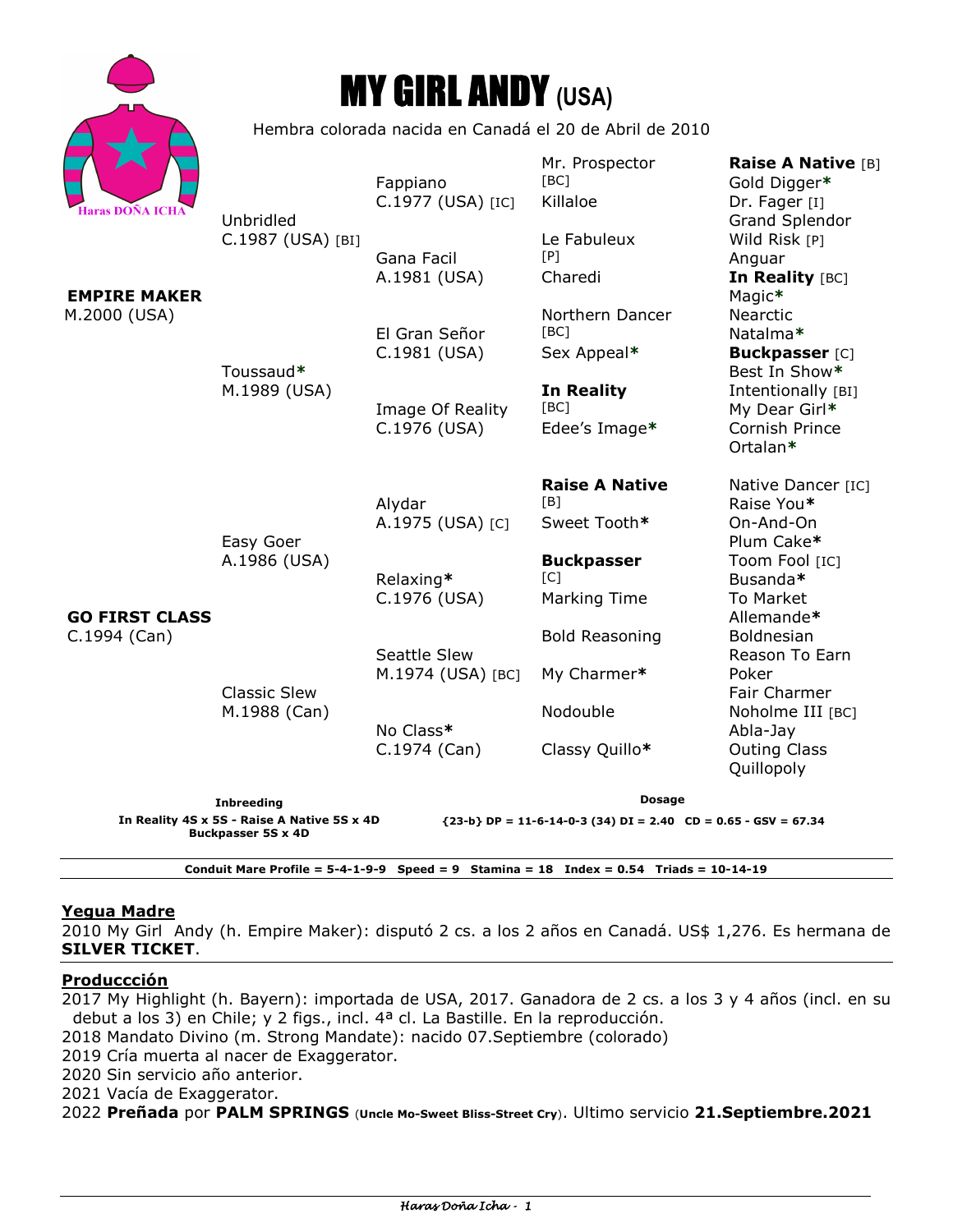# **LINEA PATERNA**

**EMPIRE MAKER** (**2000**). Ganó 4 cs. en 8 actuaciones en USA, incl. Belmont Stakes **(Gr.1)**, Wood Memorial Stakes **(Gr.1)**, Florida Derby **(Gr.1)**; 2º Kentucky Derby **(Gr.1)**, Remsen Stakes **(Gr.2)**, Jim Dandy Stakes **(Gr.2)**, Sham Stakes. US\$ 1,985,800. Murió, 2020.

Es padre de **ROYAL DELTA** (*Campeona 3 Años y Mayor, 2 veces en USA*. TVG Alabama S**-Gr.1**, Breeders' Cup Ladies' Classic**-Gr.1**, 2 veces, Delaware H**-Gr.1**, etc.), **PIONEEROF THE NILE** (CashCall Futurity**-Gr.1**, Santa Anita Derby**-Gr.1**, etc. *Padre del Triplecoronado American Pharoah*), **GRACE HALL** (Spinaway S**-Gr.1**, Delaware Oaks**-Gr.2**, Gulfstream Oaks**-Gr.2**, Indiana Oaks**-Gr.2**, Blue Hen S; 2ª Grey Goose Breeders' Cup Juvenile Fillies**-Gr.1**), **EMOLLIENT** (Central Bank Ashland S**-Gr.1**, Spinster S**-Gr.1**, Rodeo Drive S**-Gr.1**, etc.), **BODEMEISTER** (Arkansas Derby**-Gr.1**; 2º Kentucky Derby**-Gr.1**, Preakness S**-Gr.1**, etc.), **MUSHKA** (Spinster S**-Gr.1**, Demoiselle S**-Gr.1**, etc.), **ACOMA** (Spinster S**-Gr.1**, etc.), **IN LINGERIE** (Spinster S**-Gr.1**, etc.), **COUNTRY STAR** (Darley Alcibiades S **-Gr.1**, Hollywood Starlet S**-Gr.1**, etc.), **ICON PROJECT** (Personal Ensign S**-Gr.1**, etc.), **LAST FULL MEASURE** (Madison S**-Gr.1**, etc.), **LA POETISA** (Las Oaks**-Gr.1**, etc. Ch, 2020), **FEDERALIST** (Nakayama Kinen**-Gr.2**, etc.), **MAGICAL FEELING** (Barbara Fritchie H**-Gr.2**, etc.), **BATTLE PLAN** (New Orleans H**-Gr.2**, etc.), **NEFERTINI** (Go For Wand H**-Gr.2**, etc.), **ACTING HAPPY** (Black-Eyed Susan S**-Gr.2**, etc.), **DARING DANCER** (Lake George S**-Gr.2**, etc.), **IJIGEN (Gr.3)**, **EAGLE POISE (Gr.3)**, **BROADWAY EMPIRE (Gr.3)**, **STANWYCK (Gr.3)**, **SOARING EMPIRE (Gr.3)**, **SKY KINGDOM (Gr.3)**, **IMPOSING GRACE (Gr.3)**, **COUNTRY FLAVOR (Gr.3)**, **IT'S SO YOU** (*Campeona Mayor en Rusia*), **CHARITY BELLE (Gr.3)**, **EMPIRE KING (Gr.3)**, **COLONIALISM**, etc…

# **LINEA MATERNA**

# **1ª madre**

1994 Go First Class (h. Easy Goer): disputó una carrera en USA. US\$ 798. Es hermana de **SURGING RIVER**. Madre de:

1999 First Class Honors (cast. Royal Academy): 2 cs. en USA. US\$ 82.834.

2000 Renaissance Found (h. Silver Deputy): disputó una carrera en USA. Exportada a Japón, 2004. Madre de:

2008 Suzuka Lucent (m. Jungle Pocket): 3 cs. en Japón.

2001 **SILVER TICKET** (cast. Silver Deputy): 4 cs. en Canadá, incl. King Edwrd Breeders' Cup Handicap **(Gr.2)**, Toronto Cup Handicap **(Gr.3)**; 2º Cup And Saucer Stakes, Labeeb Stakes; 3º Connaught Cup Stakes **(Gr.3)**, Storm Cat Stakes, Breeders' Stakes. US\$ 540.967.

2004 Walk With King's (cast. Monachos): 3 cs. en USA. US\$ 89,230.

2005 Silver Adventure (h. Silver Deputy): ganadora en Canadá. US\$ 56,222. Madre de:

- 2011 **SHAFT OF LIGHT** (cast. Smart Strike): 11 cs. en Canadá y USA, incl. Claiming Crown Rapid Transit Stakes, Russell Road Stakes, dos veces; 2º Salvator Mile Stakes **(Gr.2)**, Mr. Prospector Stakes. US\$ 379,213.
- 2018 **Souper Classy** (cast. Souper Speedy): 2 cs. en Canadá; 3° Ontario Racing Stakes. US\$ 81,728.

2007 First With Class (h. Gone West): 2 cs. en USA. US\$ 107,753. Madre de:

2014 **Spring In The Wind** (h. Spring At Last): 3 cs. en USA; 2ª Satin And Lace Stakes. US\$ 196,624.

2010 My Girl Andy (h. Empire Maker): **ver arriba**.

2013 Last Class To Go (m. Strut The Stage): 2 cs. en USA. US\$ 36,007.

#### **2ª madre**

88 Classic Slew (h. Seattle Slew): no corrió en USA. Es hermana de **CLASSY'N SMART, SKY CLASSIC, REGAL CLASSIC, GREY CLASSIC**. Madre de:

# 94 Go First Class (h. Easy Goer): **ver arriba**.

95 **Comet Kris** (cast. Kris S.): 3 cs. en USA; 3º Breeders' Stakes. US\$ 128.630.

96 Flow Freely (h. Red Ransom): ganador en 5 actuaciones. US\$ 47.287.

- 98 Water Music (h. Danzig): ganadora en 6 actuaciones. US\$ 43.425. Madre de ganadores.
- 99 **Ford Every Stream** (m. Seeking The Gold): 4 cs. en Canadá; 3º Marine Stakes **(Gr.3)**; 4º Queen's Plate Stakes. US\$ 263.007.
- 00 **SURGING RIVER** (m. Gone West): 4 cs. en USA y Canada, incl. With Approval Stakes; 3º King Edward Breeders' Cup Handicap; 4º Atto Mile Stakes **(Gr.1)**. US\$ 325.164. **Padrillo** en Sudáfrica.

04 Meandering Stream (h. Gone West): no corrió. Madre de: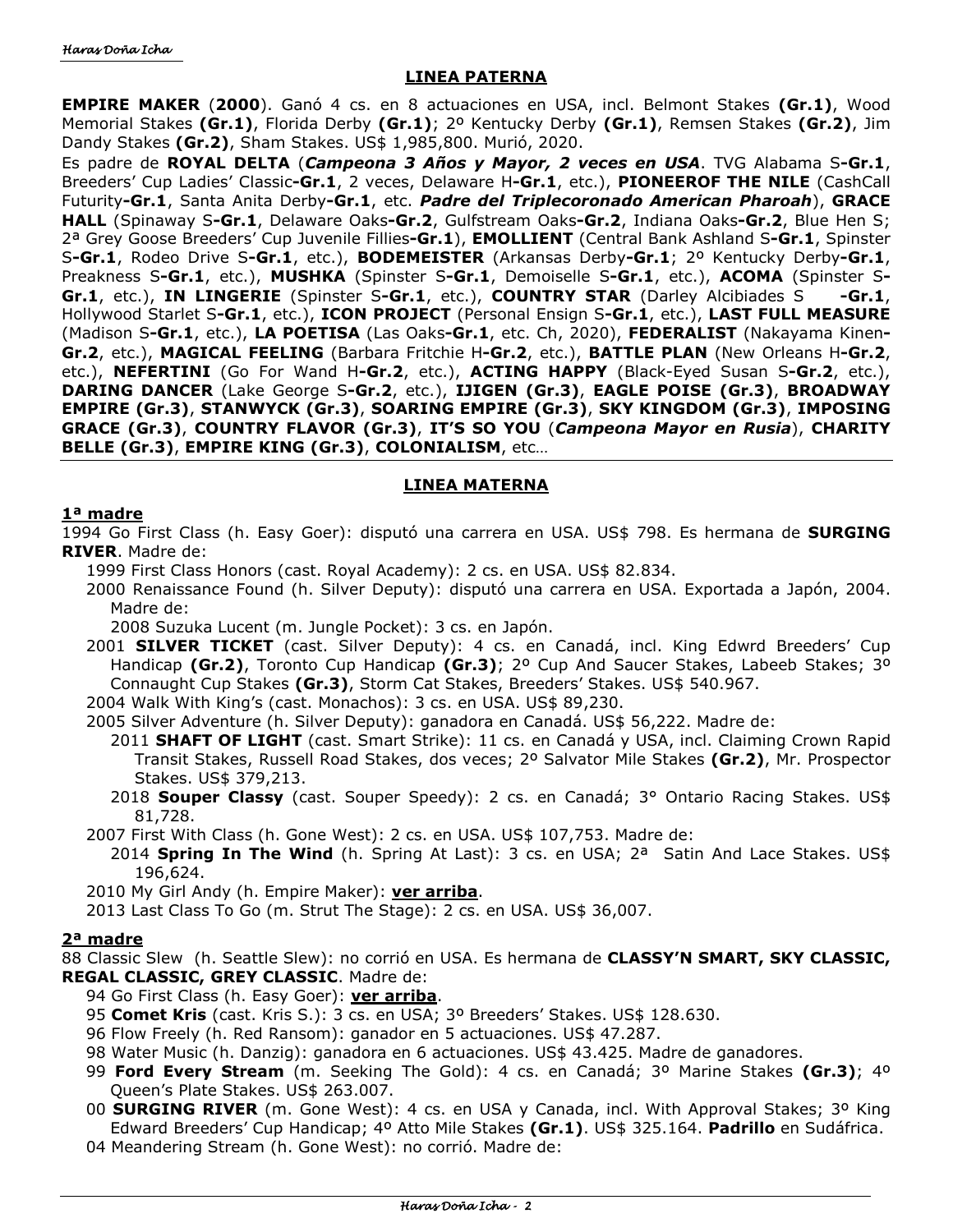- 16 **SKYWIRE** (m. Afleet Alex): 5 cs. en Canadá, incl. Eclipse Stakes **(Gr.2)**, Autumn Stakes **(Gr.2)**, Wando Stakes; 2° Marine Stakes **(Gr.3)**, Seagram Stakes **(Gr.3)**, Durham Cup Stakes **(Gr.3)**. US\$ 396,787.
- 07 Classic Soul (h. Perfect Soul): disputó 3 cs. en USA. Madre de:
	- 15 **SPEEDY SOUL** (h. Souper Speedy): 5 cs. en Canadá, incl. Muskoka S, Bison City S, Fury S, Passing Mood S; 2° Ontario Colleen S; 3° Woodbine Oaks. US\$ 369,327.
- 10 Perfect Nodouble (h. Perfect Soul): figs. en USA. US\$4,488. Madre de:
	- 16 **AVALINA** (h. Tale Of Ekati): 3 cs. en USA, incl. Parx Spring Oaks. US\$ 126,650.
	- 18 **Sermononthemount** (m. Tale Of Ekati): 3 cs. en USA; 2° Indiana Derby **(Gr.3)**; 3° Prairie Mile S, Ellis Park Derby. US\$ 165,458.

#### **3ª madre**

74 **No Class** (h. Nodouble): **[Reine Des Meres]**. *Yegua Madre del Año en Canada, 1985*. Ganadora de 3 cs.; 2<sup>a</sup> Yearling Sales Stakes; 3<sup>a</sup> Princess Elizabeth Stakes; 4<sup>a</sup> My Dear Stakes. US\$ 37.543. Es hermana de **BARAQUILLO, MONEY BY ORLEANS**. Madre de:

- 81 **CLASSY'N SMART** (h. Smarten): **[Reine Des Meres]**. *Campeona 3 Años en Canadá. Yegua Madre del Año en Canada, 1991.* Ganadora de 5 cs. a los 3 años, incl. Canadian Oaks, Ontario Colleen Handicap, Fury Stakes, Bison City Stakes; 2ª Selene Stakes, Duchess Stakes, Canadian Stakes. US\$ 303.222. Madre de:
	- 87 **Secret'n Classy** (m. Secretariat): 4 cs. a los 3 y 4 años en Canadá; 2º Canadian Maturity Stakes, Victoria Park Stakes; 3º Breeders' Stakes, Heresy Breeders' Cup Stakes. US\$ 183.104., **Padrillo** en Alemania. Murió, 2006.
	- 88 **DANCE SMARTLY** (h. Danzig): *Caballo del Año.* **[Reine Des Meres]**. *Campeona 2 Años y 3 Años en Canadá*. *Yegua Madre del Año en Canadá en el 2001.* Ganadora de 12 cs. a los 2 y 4 años, incl. Breeders' Cup Distaff **(Gr.1)**, Molson Export Million **(Gr.2)**, Selene Stakes **(L)**, Star Shoot Stakes **(L)**, Queen's Plate, Breeders' Stakes, Prince of Wales Stakes, Canadian Oaks, Canadian Maturity, Natalma Stakes; 2ª King Edward Gold Cup Handicap **(Gr.3)**, Ontario Debutante Stakes; 3ª Breeders' Cup Juvenile Fillies **(Gr.1)**, Beverly D. Stakes **(Gr.1)**; 2ª King Edward Gold Cup Handicap **(Gr.3)**, Ontario Debutante Stakes; 3ª Breeders' Cup Juvenile Fillies **(Gr.1)**, Beverly D. Stakes **(Gr.1)**, Arlington Breeders' Cup Handicap **(L)**. US\$ 3.263.835. Madre de:
		- 95 **Dance Brightly** (m. Mr. Prospector): ganador en su debut a los 2 años en 2 actuciones; 2º Coronation Futurity. US\$ 4,190. **Padrillo** en USA y Chile.
		- 96 Seek Smartly (m. Seeking the Gold). 2 cs. US\$ 97.995. **Padrillo** en Venezuela.
		- 97 **SCATTER THE GOLD** (m. Mr. Prospector): 3 cs. a los 3 años en Canadá, incl. Queen's Plate Stakes, Prince of Wales Stakes; 3º Breeder's Stakes. US\$ 845.854. **Padrillo** en Japón.
		- 98 **DANCETHRUTHEDAWN** (h. Mr. Prospector): *Campeona 3 Años en Canadá. Ingresada al Canadian Hall Of Fame en 2011*. Ganadora de 7 cs. a los 2 y 4 años, incl. Go For Wand Handicap **(Gr.1)**, Queen's Plate Stakes, Labatt Woodbine Oaks, Doubledogdare Stakes, Princess Elizabeth Stakes; 2ª Pimlico Breeders' Cup Distaff Handicap **(Gr.3)**, Prince of Wales Stakes; 3ª Personal Ensign Handicap **(Gr.1)**, Mazarine Breeders' Cup Stakes **(Gr.1)**, Fleur de Lis Handicap **(Gr.2)**. US\$ 1.609.643. Madre de:
			- 04 Dance With Doves (h. A.P. Indy): ganadora en Canadá. US\$ 85,160. Madre de:
				- 10 **DANCE AGAIN** (h. Awesome Again): 3 cs. en Canadá y USA, incl. Carotene Stakes; 2ª River Memories Stakes; 3ª Mrs. Revere Stakes **(Gr.2)**, Ontaro Damsel Stakes. US\$ 270,604.
				- 13 **Swoop And Strike** (h. Smart Strike): ganadora en Canadá; 2ª Mazarine Stakes **(Gr.3)**, Ontario Damsel Stakes; 3ª Wonder Where Stakes. US\$ 123,027.
			- 05 Danceinthesunlight (h. A.P. Indy): no corrió en USA. Madre de:
				- 10 **MORENO** (cast. Ghostzapper): 4 cs. en USA, incl. Whitney Handicap **(Gr.1)**, Dwyer Stakes **(Gr.2)**, Charles Town Classic Stakes **(Gr.2)**; 2º Tavers Stakes **(Gr.1)**, Woodward Stakes **(Gr.1)**, Santa Anita Handicap **(Gr.1)**, Pennsylvania Derby **(Gr.2)**, Suburban Stakes **(Gr.2)**, Californian Stakes **(Gr.2)**; 3º Jim Dandy Stakes **(Gr.2)**, Charles Town Classic Stakes **(Gr.2)**, New Orleans Handicap **(Gr.2)**. US\$ 2,992,190.
		- 99 **Dance To Destiny** (m. Mr. Prospector): 3 cs. en Canadá; 3º Dominion Day Handicap. US\$ 158.974. **Padrillo**.
		- 02 **DANCE WITH RAVENS** (m. A.P. Indy): 3 cs. en USA, incl. Grey Breeders' Cup Stakes **(Gr.2)**, Plate Trial Stakes; 2º Summer Stakes **(Gr.2)** en 7 actuaciones. US\$ 340.600. **Padrillo** en USA y Arabia Saudita.
		- 03 Dancethruthestorm (h. Thunder Gulch): no corrió en Canadá. Madre de: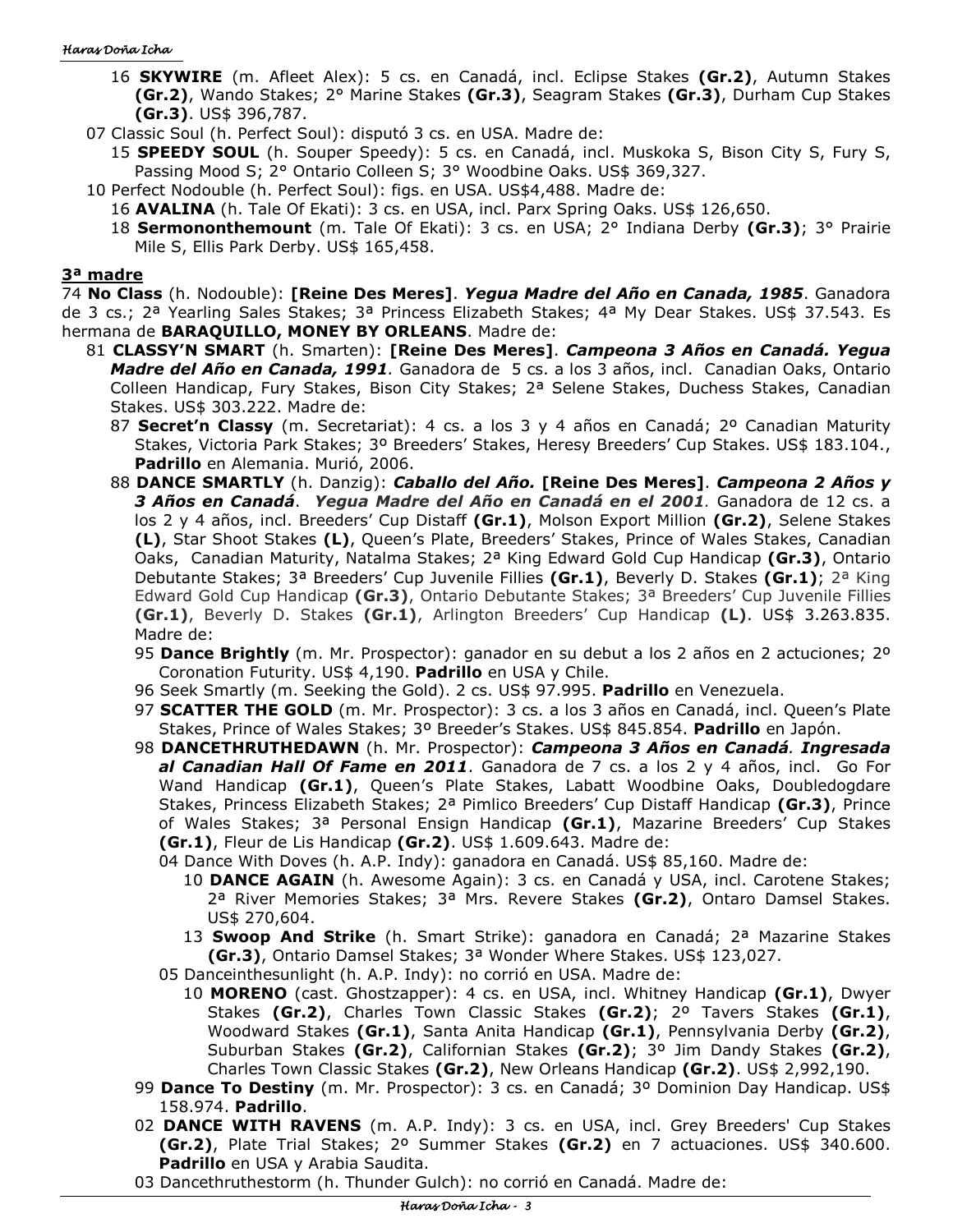- 08 **GRAND STYLE** (h. Giant's Causeway): ganadora a los 2 años en Canadá del Princess Elizabeth Stakes; 4ª Ontario Lassie Stakes. US\$ 184,721.
- 05 Dance To Sea (h. Gone West): no corrió en Canadá. Madre de:
	- 12 **Sea To Sea** (m. Tiznow): ganador en su debut a los 2 años en Canadá; 3º Display Stakes. US\$ 50,444.
	- 14 **Tidal Dancer** (m. Stormy Atlantic): en Canadá 2º Cup And Saucer Stakes; 4º Coronation Futurity en 3 actuaciones. US\$49,773.
- 90 Whispered Secret (h. Secretariat): no corrió. Madre de:
	- 95 Margone (h. Dayjur): ganadora en Inglaterra. Exportada a Japón, 1999. Madre de:
		- 11 **HAPPY SPRINT** (m. Ammirare): 9 cs. en Japón, incl. Zen-Nippon Nisai Yushin **(L)**, Hokkaido Nisai Yushun **(L)**, Urawa Kinen **(L)**, Sunsirse Cup, Tokyo Derby, Haneda Hai, Keihin Hai; 2º Japan Dirt Derby **(L)**; 3º Kashiwa Kinen **(L)**, Teio Sho **(L)**. US\$ 1,431,063.
- 91 Seattle Classic (h. Seattle Slew): no corrió. Madre de:
	- 96 **Go Classic** (h. Gone West): 3 cs. en 6 actuaciones en USA; 3º Glorious Song Stakes. US\$ 68.736. Madre de:
		- 04 Miss Moneypenny (h. Depyuty Minister): disputó 2 cs. en USA. Madre de:
			- 11 **SWEET EMMA ROSE** (h. City Zip): 3 cs. en USA, incl. Crank It Up Stakes; y en Inglaterra 2ª Queen Mary Stakes **(Gr.2)**. US\$ 138,016.
		- 06 **LA VERITA** (h. Unbridled's Song): 12 cs. en Japón, incl. Kanto Oaks **(L)**, Sparking Lay Cup **(L)**, tres veces, Nagoya Daishoten **(L)**, Brilliant Stakes **(L)**, Empress Hai **(L)**, TCK Jo-o Hai **(L)**, Shoryu Stakes; 2ª Sirius Stakes **(Gr.3)**, Marine Cup, Empress Hai, Kashiwa Kinen, Ladies Prelude, J.B.C. Ladies Classic; 3ª Hyogo Gold Trophy. US\$ 4,460,146.
	- 97 **HELLO SEATTLE** (h. Deputy Minister): *Campeona 2 Años en Canadá*, *1999*., Ganadora de 2 cs. en 3 actuaciones, incl. Mazarine Breeders' Cup Stakes **(Gr.1)**. US\$ 149.700. Murió, 1999.
	- 99 **Fleet of Foot** (h. Gone West): 2 cs. en sólo 5 actuaciones en Canadá; 2º Ontario Damsel Stakes; 3ª Whimsical Stakes **(L)**, La Voyageuse Handicap **(L )**. US\$ 140.548. Madre de:
		- 10 **HIS RACE TO WIN** (m. Stormy Atlantic): 5 cs. en Canadá, incl. Ontario Derby **(Gr.3)**, Seagram Cup Stakes **(Gr.3)**; 2º Durham Cup Stakes **(Gr.3)**, Plate Trial Stakes; 3º Dominion Day Stakes **(Gr.3)**, Coronation Futurity Stakes. US\$ 493,604.
	- 03 **SAIL FROM SEATTLE** (m. Gone West): 4 c. en Canadá y USA, incl. Mt. Sassafras Stakes; 3º Jacques Cartier Stakes **(L)**. US\$ 177,021. **Padrillo** en Sudáfrica.
- 92 **SMART STRIKE** (m. Mr. Prospector): 6 cs. a los 3 y 4 años en USA, incl. Philip H. Iselin Handicap **(Gr.1)**, Salvator Mile Handicap **(Gr. 3)**. US\$ 337.376. **Padrillo Campeón**. Murió, 2015.
- 94 With Class (m. Deputy Minister): no corrió. **Padrillo**.
- 95 Dance Swiftly (h. Danzig): no corrió. Madre de:
	- 01 **PAIOTA FALLS** (h. Kris S.): 4 cs. en 5 actuaciones en Canadá, incl. La Lorgnette Stakes **(L)**. US\$ 177.354. Madre de:
		- 13 **RAFTING** (m. Tapit): 2 cs. a los 2 años en USA, incl. Smooth Air Stakes; 2º Sam F. Davis Stakes **(Gr.3)**. US\$ 159,002.
	- 04 **WEST COAST SWING** (h. Gone West): 4 cs. en 6 actuaciones en USA, incl. Prairie Meadows Oaks; 2ª Raven Run Stakes **(Gr.2)**. US\$ 175,827.
	- 10 **Freestyler** (cast. Street Cry): 10 cs en USA; 2º Tenacious Stakes, Fremont Stakes; 3º Monmouth Cup Stakes **(Gr.2)**. US\$ 334,098.
	- 12 **SPEIGHTSTER** (m. Speightstown): 3 cs. en 4 actuaciones en USA, incl. Dwyer Stakes **(Gr.3)**. US\$ 368,800. **Padrillo**.
- 97 **STRIKE SMARTLY** (m. Mr. Prospector): 5 cs. en Canadá, incl. Chinese Cultural Center Stakes **(Gr.2)**; 2º Sky Classic Handicap **(Gr.2)**; 3º Niagara Breeders' Cup Handicap **(Gr.2)**. US\$ 470.310. **Padrillo** en Sudáfrica. Murió, 2009.
- 98 **FULL OF WONDER** (m. Mr. Prospector): 5 cs. en Canadá, incl. Niagara Breeders' Cup Handicap **(Gr.1)**. US\$ 368.150. Exportado a China, 2004.
- 83 **GREY CLASSIC** (m. Grey Dawn II): *Campeón 2 Años en Canadá, 1985*. Ganador de 7 cs., incl. Laurel Turf Cup Handicap **(Gr.3)**, Summer Stakes **(Gr.3)**, Coronation Futurity, Cup and Saucer Stakes, Connaught Cup Stakes **(L)**; 3º Arlington Handicap **(Gr.1)**, Mutual Saving Life Gold Cup Handicap **(L)**, Fair Grounds Breeders' Cup Stakes; 4º Rothmans International Stakes **(Gr.1)**, Niagara Handicap **(Gr.3)** . US\$ 602.039. Murió, 1989.